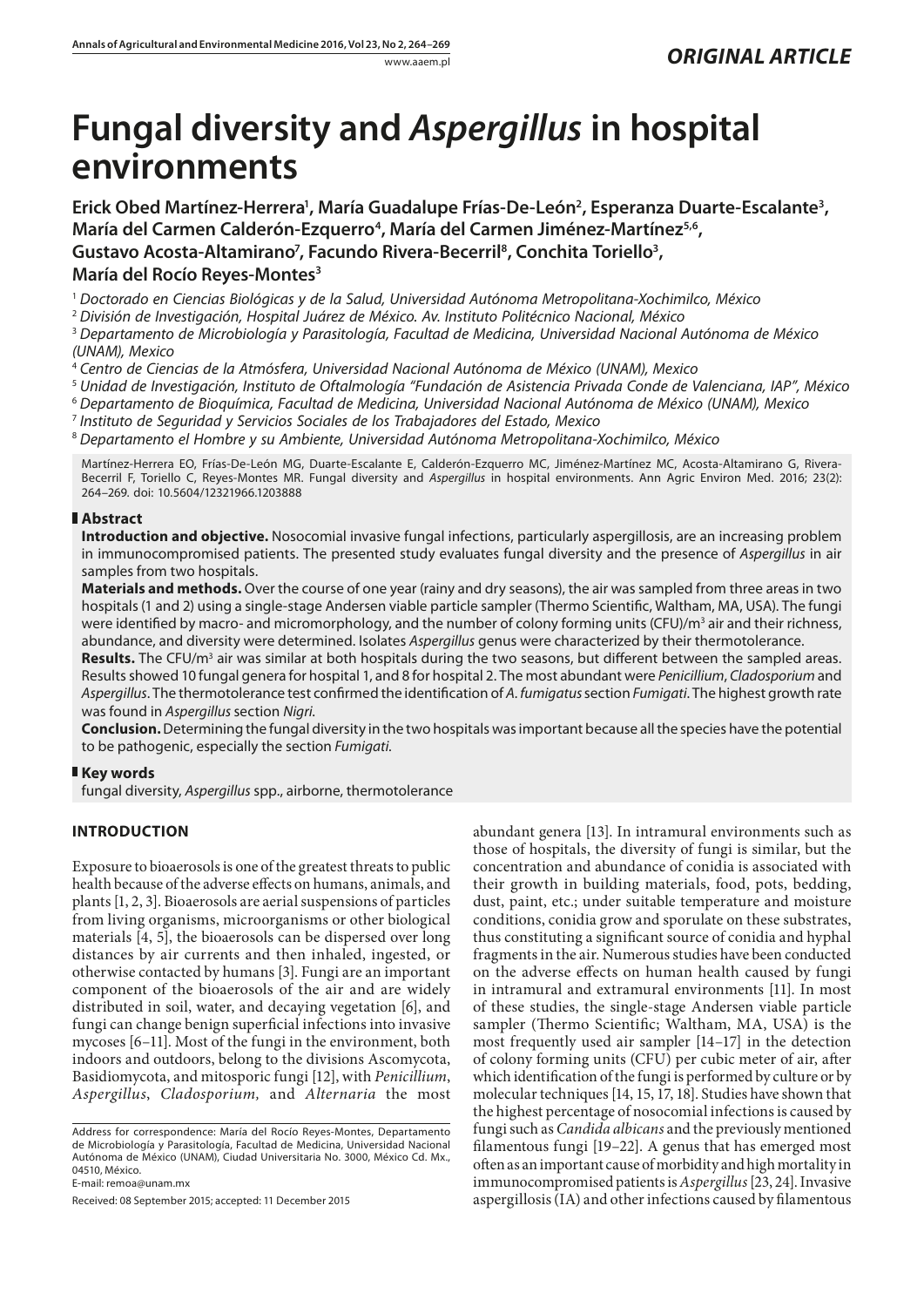Martínez-Herrera EO, Frías-De-León MG,Duarte-Escalante E, Calderón-Ezquerro MC, Jiménez-Martínez MC, Acosta-Altamirano G et al. Fungal diversity…

fungi occur in different groups of immunocompromised patients, including patients with haematologic malignancies [25] who have undergone transplantation [26], patients with congenital immunodeficiencies [27], and patients undergoing immunosuppressive drug therapy [28]. Therefore, the objective of this study was to assess fungal diversity and the presence of airborne fungi at two hospitals in Mexico City.

## **MATERIALS AND METHOD**

**Sampling area.** Sampling was conducted from May – October 2012 (rainy season) and November 2012 – April 2013 (dry season) in two hospitals located in Mexico City: a specialty hospital, which houses nearly 1,400 patients per month, and the Institute of Ophthalmology, which can house 100 patients; the hospitals were designated 1 and 2, respectively. The areas sampled in hospital 1 were haematology, adult intensive care, and paediatric intensive care units, whereas the areas sampled in hospital 2 were the operating theatre, recovery room, and outpatient room. The sampling of air in different areas was always performed on the same day (Monday and Wednesday) and at the same time (10:00).

**Air sampling procedure.** Air samples were obtained with a single-stage Andersen viable particle sampler (Thermo Scientific; Waltham, MA, USA). This system impacts the microorganisms from the environment onto Sabouraud-agar medium (Bioxón, D.F., Mexico). The sampler was placed at a height of 1.5 m from the floor, in the center of each sampling area, and each sample was collected with a vacuum flow of 28.3 L/min for 15 min. Three samples were collected from each sampling area [29].

**Fungal examination of airborne samples.** After three days of incubation at 28 °C, all the plates were examined and the colonies counted. For each sampled area, the average number of all the colonies grown on the three Sabouraudagar plates was calculated, and the number of  $CFU/m<sup>3</sup>$ air determined according to the manufacturer's protocol sampler. In addition, the CFU/m<sup>3</sup> air was calculated separately for each different colony observed on the plates. All the different colonies were identified by their macro and micromorphologies. The isolates grown on Sabouraudagar at 28 °C for 4–7 days were observed to identify the typical morphology of each fungus, including the colour and colonial texture. The micromorphological characteristics of all isolates were analyzed using the microculture method of Riddell [30]. The isolates with characteristics compatible with *Aspergillus* species were inoculated and incubated at 25°C in Czapek-Dox agar (Becton Dickinson, MD, USA) and potato dextrose agar (Bioxon) to identify the species using taxonomic keys [31]. Furthermore, the isolates identified in the different sections of *Aspergillus* were tested in assays of thermotolerance to corroborate those belonging to *A. fumigatus* section *Fumigati.* The assays were conducted as described by Frías-De-León et al. [32]. A suspension of 5 x 103 conidia/mL was prepared with PBST (phosphate buffered saline solution with tween 20) using a Neubauer chamber and inoculated in triplicate for each temperature (28 and 50 °C). Growth rate (GR) of all *Aspergillus* isolates studied was determined according to the model of Baranyi and Roberts [33].

**Fungal diversity.** The richness and abundance of organisms were determined in each area sampled at the two hospitals. The richness was obtained based on the number of species isolated in each sampling area; the abundance was determined by the number of occurrences of each microorganism in each area divided by the total CFU of each area and then multiplied by 100. The fungal diversity was calculated for each hospital based on a matrix of the presence and abundance of the species using the Shannon-Wiener (*H*) and Simpson indices and the software PAST version 1.89 ([http://folk.uio.](http://folk.uio.no/ohammer/past) [no/ohammer/past\)](http://folk.uio.no/ohammer/past) [34].

**Statistical analysis.** Analysis of variance (ANOVA) was performed to determine if there were statistically significant differences in aero-conidial concentration  $(CFU/m^3)$  between the dry and cold seasons of each sampling area, and between the hospitals. All tests were conducted at a significance level of 5% using the software NCSS ver. 7.0 [\(www.ncss.com\)](http://www.ncss.com).

#### **RESULTS**

**Quantification of CFU/m<sup>3</sup> in hospitals 1 and 2.** A total of 432 air samples obtained in the two hospitals were studied. At both hospitals, the concentration of airborne fungi was similar, and no significant differences in the levels of fungi  $(CFU/m<sup>3</sup>)$  between the dry and rainy seasons (p>0.05) (Tab. 1) were observed.

**Table 1.** Colony forming units (CFU) in each area sampled in hospitals 1 and 2

| Hospital       | Sampling area                  | Rainy season<br>$CFU/m^3 + SD$ | Dry season<br>$CFU/m^3 + SD$ |
|----------------|--------------------------------|--------------------------------|------------------------------|
| 1              | Haematology                    | $85.98 + 13.87$                | $97.09 + 8.55$               |
| 1              | Adult intensive care unit      | $43.51 + 9.37$                 | $40.22 + 10.03$              |
| 1              | Paediatric intensive care unit | $41.24 + 8.09$                 | $43.75 + 6.99$               |
| $\overline{2}$ | Outpatient room                | $56.30 + 14.77$                | $53.79 + 10.24$              |
| $\overline{2}$ | Recovery room                  | $50.57 + 13.99$                | $53.59 + 6.66$               |
| $\mathcal{P}$  | Operating theatre              | $8.53 + 2.06$                  | $8.95 + 2.69$                |

SD = Standard Deviation

At hospital 1, the highest concentration of conidia in the air (CFU/m<sup>3</sup>) was recorded as follows (in descending order): haematology unit, adult intensive care ward, and paediatric intensive care ward. The differences in CFU/m<sup>3</sup> between the three areas sampled in hospital 1 were statistically significant ( $p$ <0.05). At hospital 2, the highest concentration of CFU/ $m<sup>3</sup>$ in the air was recorded as follows (in descending order): outpatient room, recovery room, and operating theatre. The differences in  $CFU/m<sup>3</sup>$  between the three areas sampled in hospital 2 were also statistically significant ( $p < 0.05$ ) (Tab. 1).

**Identification of fungi isolated in hospitals 1 and 2 by macromorphology and micromorphology.** At hospital 1, the fungi detected were: *Acremonium* sp., *Alternaria* sp*.*, *Aspergillus* sp., *Aspergillus* section *Flavi*, *Aspergillus* section *Fumigati*, *Aspergillus* section *Nigri*, *Aspergillus* section *Terrei, Cladophialophora bantiana*, *Cladosporium* sp., *Fusarium proliferatum*, *Mucor* sp., *Paecilomyces* sp., *Penicillium* sp., *Rhizopus* sp., *R. stolonifer* and *Trichoderma* sp. (Fig. 1). At hospital 2, the fungi detected were: *Alternaria* sp., *Aspergillus*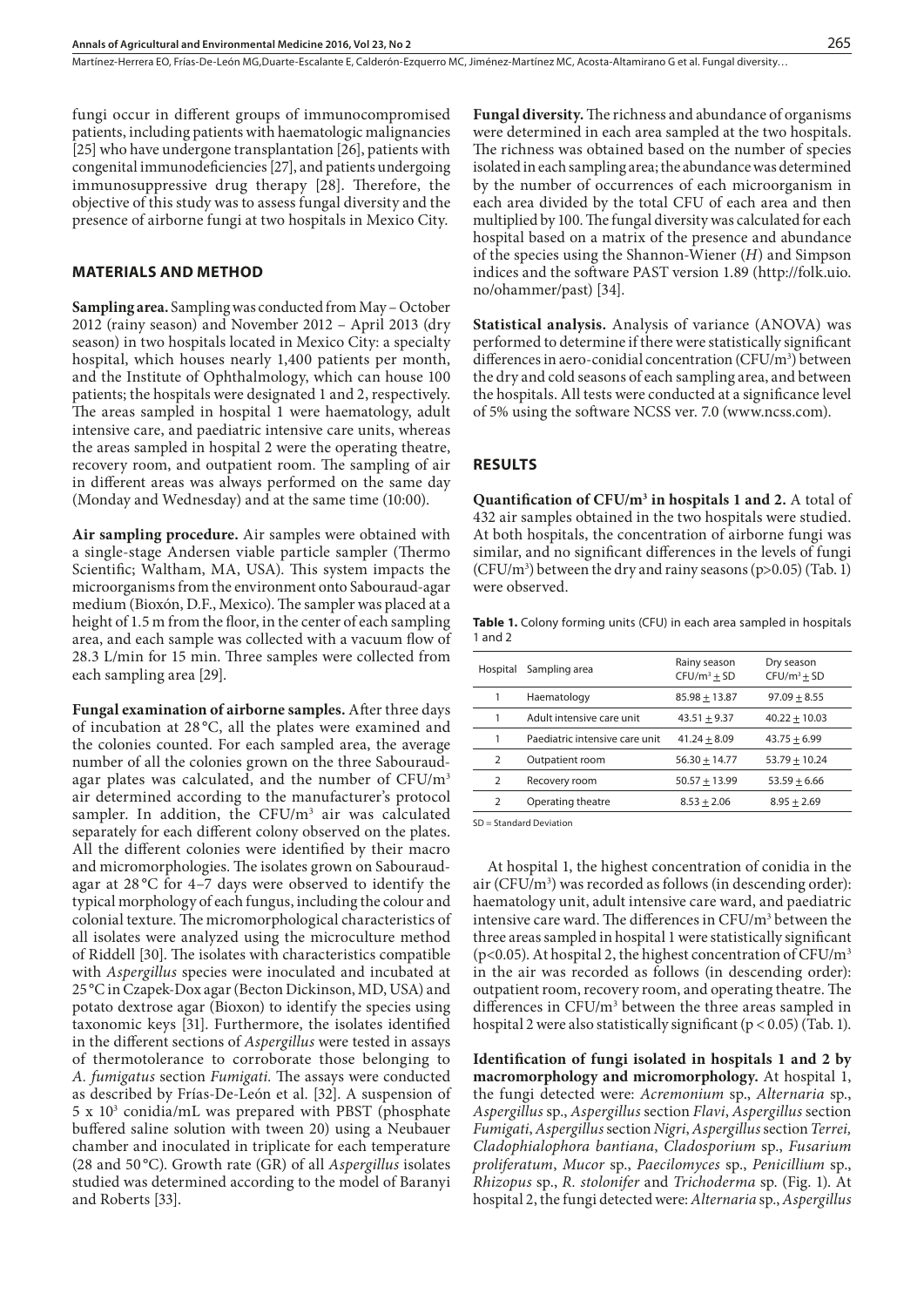sp., *A.* section *Flavi*, *A.* section *Fumigati*, *A.* section *Nigri, A.* section *Terrei, Cladosporium* sp., *Mucor* sp., *Paecilomyces* sp., *Penicillium* sp., *P. griseofulvum*, *Trichoderma* sp., *Rhizopus* sp., and *R. stolonifer* (Fig. 2).



**Figure 1.** Richness and abundance of fungi in the sampled areas of hospital 1



**Figure 2.** Richness and abundance of fungi in the sampled areas of hospital 2

**Fungal diversity.** The fungal diversity in hospital 1 showed a richness of fungi distributed as follows: 7 genera and 6 species were found in the adult intensive care unit, 6 genera and 5 species in the paediatric intensive care unit, and 7 genera and 5 species in the haematology unit. In hospital 2: 8 genera and 6 species in the outpatient consultation room, 8 genera and 5 species in the recovery room, and 4 genera and 3 species in the operating theatre (Figs. 1 and 2).

The most abundant fungi sampled in each area of hospital 1 were *A.* section *Flavi*, *A.* section *Fumigati*, *A.* section *Nigri*, *Cladosporium* sp., and *Penicillium* sp. in the pediatric intensive care unit; *Acremonium* sp., *Cladosporium* sp., *Penicillium* sp., *Rhizopus* sp. and *Trichoderma* sp. in haematology; *A.* section *Flavi, A.* section *Fumigati, A.* section *Nigri*, *Cladosporium* sp., and *Penicillium* sp. in adult intensive care (Fig. 1). The most abundant fungi sampled in each area of hospital 2 were: *Alternaria* spp., *A.* section *Flavi*, *A.* section *Fumigati*, *Penicillium* sp., *Rhizopus* sp., and *Trichoderma* sp. in outpatient consultation; *A.* section *Nigri*, *A.* section *Terrei*, *Paecilomyces* sp., *Penicillium* sp. and *Trichoderma* sp. in the recovery room; *A.* section *Flavi*, *A.* section *Nigri, Cladosporium* sp. and *Penicillium* sp. in the operating theatre (Fig. 2). The diversity values estimated by the Shannon-Wiener and Simpson indices revealed a slightly higher diversity in hospital 1 (Tab. 2).

|       | Table 2. Fungal diversity in the different sampled areas in hospitals 1 |  |  |  |
|-------|-------------------------------------------------------------------------|--|--|--|
| and 2 |                                                                         |  |  |  |

|                 | Hospital 1       |                  |                 | Hospital 2       |                  |
|-----------------|------------------|------------------|-----------------|------------------|------------------|
| Sampled<br>area | Simpson<br>Index | Shannon<br>Index | Sampled<br>area | Simpson<br>Index | Shannon<br>Index |
| AICU            | 0.7784           | 1.822            | <b>OPR</b>      | 0.6593           | 1.668            |
| <b>HAFM</b>     | 0.7822           | 1.942            | <b>RR</b>       | 0.6494           | 1.677            |
| PICU            | 0.7915           | 1.879            | ΩT              | 0.6172           | 1.204            |
|                 |                  |                  |                 |                  |                  |

AICU = Adult intensive care unit; HAEM = Haematology; PICU = Paediatric intensive care unit;  $OPR =$  Outpatient room;  $RR =$  Recovery room;  $OT =$  Operating theatre.

All the isolates of the genus *Aspergillus* from hospital 1 grew at 28 °C (Tab. 3). The GR for the *A.* section *Fumigati* isolates was in the range of 13.90–19 mm/day and for *A.* section *Nigri* was in the range of 18.13–25.44 mm/day. The GR for *A.* section *Flavi* was in the range of 15.96–19.08 mm/day and for *A.* section *Terrei* was in the range of 8.17–8.87 mm/day. All the *Aspergillus* isolates from hospital 2 grew at 28 °C. The GR for *A.* section *Fumigati* isolates was in the range of 14.79– 22.39 mm/day and for *A.* section *Nigri* was in the range of 20.49–25.69 mm/day. The GR for *A.* section *Flavi* was in the range of 14.88–22.52 mm/day and for *A.* section *Terrei* was in the range of 9.20–9.57 mm/day.

Only the isolates from hospitals 1 and 2 identified as *A.* section *Fumigati* grew at 50 °C (Tab. 3). Isolates from hospital 1 presented a GR of 0.88–21.93 mm/day, whereas isolates from hospital 2 presented a range of 2.61–29.21 mm/day (Tab. 3), showing statistically significant differences  $(p<0.05)$ among their GR, both among and between isolates of hospital 1 and hospital 2.

**Table 3.** Growth rate of *Aspergillus* spp. isolates

| Hospital       | Section  | Growth rate (mm/day) $\pm$ SD |                |  |
|----------------|----------|-------------------------------|----------------|--|
|                |          | 28°C                          | $50^{\circ}$ C |  |
|                | Fumigati | $16.95 + 1.63$                | $6.53 + 5.13$  |  |
| 1              | Nigri    | $22.95 + 1.92$                | <b>NA</b>      |  |
| 1              | Flavi    | $17.07 + 1.19$                | <b>NA</b>      |  |
|                | Terrei   | $8.54 + 0.35$                 | <b>NA</b>      |  |
| 2              | Fumigati | $17.94 + 2.16$                | $12.61 + 7.13$ |  |
| 2              | Nigri    | $23.04 + 1.39$                | <b>NA</b>      |  |
| $\overline{2}$ | Flavi    | $18.34 + 2.72$                | <b>NA</b>      |  |
| $\overline{2}$ | Terrei   | $9.38 + 0.26$                 | <b>NA</b>      |  |
|                |          |                               |                |  |

SD = Standard deviation; NA = Not applicable

#### **DISCUSSION**

In recent decades, there has been a global increase in nosocomial fungal infections because of advances in increasingly effective, but also more aggressive, medical and surgical therapies [35]. Invasive fungal diseases caused by filamentous fungi are associated with high morbidity and mortality, which is partially because of the difficulty in making an early diagnosis, thus resulting in a delay in starting appropriate treatment. Although fungi have several routes of entry into the host, the most common is through inhalation of propagules; thus, maintaining good air quality in critical areas of hospitals is required to reduce the incidence of invasive fungal infections. Therefore, the presented study is aimed at detecting airborne fungi in the environment of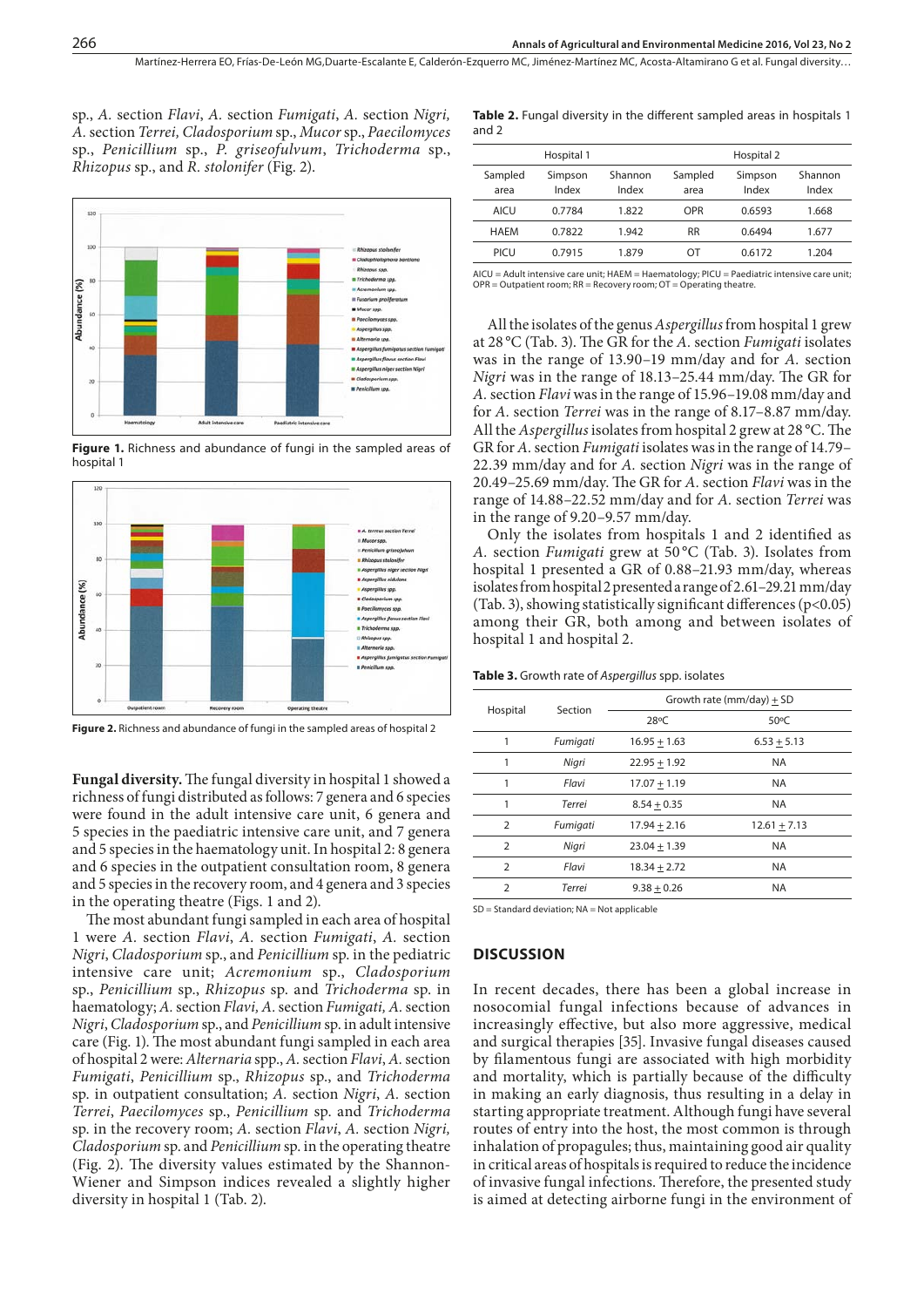different areas of two hospitals (1 and 2) to illustrate the occurrence of fungal species. The results obtained are in accordance with the results of other aeromycology studies from Mexico and Brazil [36–38].

During the sampling period, the concentration of fungi in the air ( $CFU/m^3$ ) at both hospitals was similar for both the dry and rainy seasons, regardless of the conditions or structure of each sampling area. The CFU/m<sup>3</sup> in the sampled areas of the two hospitals showed averages above 40.22 CFU/m3 , with the exception of the operating theatre in hospital 2, which produced values of 8.53 and 8.95 for the rainy and dry seasons, respectively. The fungal burden found in the sampled areas of the two hospitals is inconsistent with that reported in other countries [28, 29]; however, the CFU/m3 in the operating theatre is consistent with such reports  $(5-10 \text{ CFU/m}^3)$ , which can be explained by the stringent hygienic measures in operating theatres. Similarly, there are no established criteria at the institutional level in Mexico regarding the ranges of  $\mathrm{CFU}/\mathrm{m}^3$  that are considered acceptable, since only one study of this type has been reported [38]. The homogeneity in the number of  $CFU/m<sup>3</sup>$  found during the two seasons (rainy and dry) can be explained by the similarity between these season in Mexico City, compared with countries of North America and Europe, where seasons are marked by abrupt changes in ambient temperature and a true separation occurs between intramural and extramural environments, which does not happen in Mexico.

In both hospitals, the fungal diversity was similar, with *Penicillium* spp., *Cladosporium* spp, *A.*  section *Nigri*, *A.* section *Flavi,* and *A.* section *Fumigati*, which are all medically relevant, and the most abundant in both hospitals. These results are consistent with those reported by Hao *et al.* [39], who examined the environmental fungal load of two hospitals in China and demonstrated that *Penicillium* spp., *Aspergillus* spp., *Cladosporium* spp., *Alternaria* spp., and *Fusarium* spp. were present in the air, on surfaces, and in the tap water. They also reported that the fungal load fluctuated during the year of air sampling, and the highest densities of these microorganisms were observed during the summer and spring. Azimi *et al.* [40] also found that *Penicillium* spp., *Aspergillus* spp., and *Cladosporium* were the most common genera in different hospitals areas. The diversity of fungi found in this work can be explained because fungi suspended in the atmosphere can be transported quickly as bioaerosols over great distances with the movement of air, which represents the optimal mechanism of dispersion [41]. Certain fungi have developed specialized adaptations that favour their survival and dispersal in the atmosphere, with their transport performed on dust particles, fragments of leaves, skin, clothing fibers, or in drops of water [42]. The physicochemical conditions of the atmosphere do not favour the growth or survival of microorganisms; thus, the majority can only survive in the atmosphere for a short period of time. However, fungal conidia are life forms with longer survival rates and have several properties that contribute to their ability to survive in the atmosphere, such as thick walls, which protect them from desiccation, and pigment (melanin), which aids protects gainst ultraviolet radiation [43]. Additionally, conidia possess other adaptations, such as thermotolerance and nutritional versatility, which allows them to utilize a wide range of carbon and nitrogen sources, as in the case of the genus *Aspergillus* [43]. Also, their hydrophobin-rich conidial external layer allows them to remain suspended in the air

without settling, because this cysteine-rich proteins are related to the high surfactant activity of fungi; hydrophobins selfassemble at the hydrophilic-hydrophobic interface to form an amphipathic monolayer [44, 45]. These molecules reduce the surface tension of the medium or substrate on which the fungus grows, allowing it to break the air-water interface and prevent hydrosaturation to maintain gas permeability. The degree of hydrophobicity among fungi ranges from mild to highly hydrophobic, which affects the efficiency of the spore dispersion capacity; for example, conidia from *A. fumigatus* are significantly more hydrophobic than other species in this genus, allowing them to remain in the air [44, 45].

Undoubtedly, the presence of these microorganisms in hospital environments is a warning for more stringent control measures because among these fungi are species of the genus *Aspergillus*, which is considered the main cause of invasive fungal diseases by filamentous fungi in immunocompromised patients, resulting in high mortality rates of 40–90% [46]. Moreover, invasive fungal diseases caused by filamentous fungi other than *Aspergillus* spp. have also increased in frequency and mortality in recent years, especially in immunocompromised patients. The following fungi must be controlled for depending on the susceptibility factors of different hosts: Mucorales, such as *Mucor*, *Rhizopus,* and *Lichtheimia*, *Fusarium*, *Scedosporium*, *Acremonium*, *Penicillium*, *Paecilomyces, Trichoderma,* and dematiaceous fungi, such as *Bipolaris*, *Exophiala*, *Alternaria,* and *Cladosporium* [35]. Invasive fungal diseases caused by these fungi are less common than those caused by the genus *Aspergillus*; however, *Penicillium* spp. can cause certain types of asthma [47], and *Cladosporium* spp. may be associated with changes in lung function in children [48]. In addition, these fungi are usually more virulent and difficult to treat because of their resistance to most of the available drugs and type of affected patient, with those receiving haematologic treatment or solid organ transplants generally more affected [35].

Thermotolerance was conducted at 28 °C and 50 °C to confirm the identification of the *A. fumigatus* section *Fumigati*, because thermotolerance can be used to distinguish *A. fumigatus* from other species of clinical significance belonging to other sections. The *Fumigati* section [49] can be distinguished because of its ability to grow at temperatures of 55°C and survive at 75 °C, allowing the organism to grow in decaying organic matter and infect mammalian hosts [50, 51]. The results of the presented study revealed that the isolates identified as *A*. section *Fumigati* grew at 28 and 50 °C. However, the fungi identified as *A.* section *Flavi*, *A.* section *Nigri,* and *A.* section *Terrei* only grew at 28°C. Thus, this phenotypic characteristic is important for confirmation of identification of *A. fumigatus* section *Fumigati* [51].

The GR assays of all the isolates of the genus *Aspergillus* were performed to identify differences which were observed between the GRs of the isolates of *A.* section *Fumigati* at 50 °C. The ability of these fungi to resist high temperatures may play a crucial role in the selection and promotion of pathogenic species, such as *A.* section *Fumigati*, which is a species that adapts to extreme changes in environmental conditions, thus allowing it to develop invasive infections because the microenvironment provided by the human body appears to supply excellent conditions for its growth and invasion. The isolates of *A. flavus* and *A. niger* cannot adapt to similar conditions because they cannot withstand high temperatures [52]. The faster GRs at 28 °C corresponded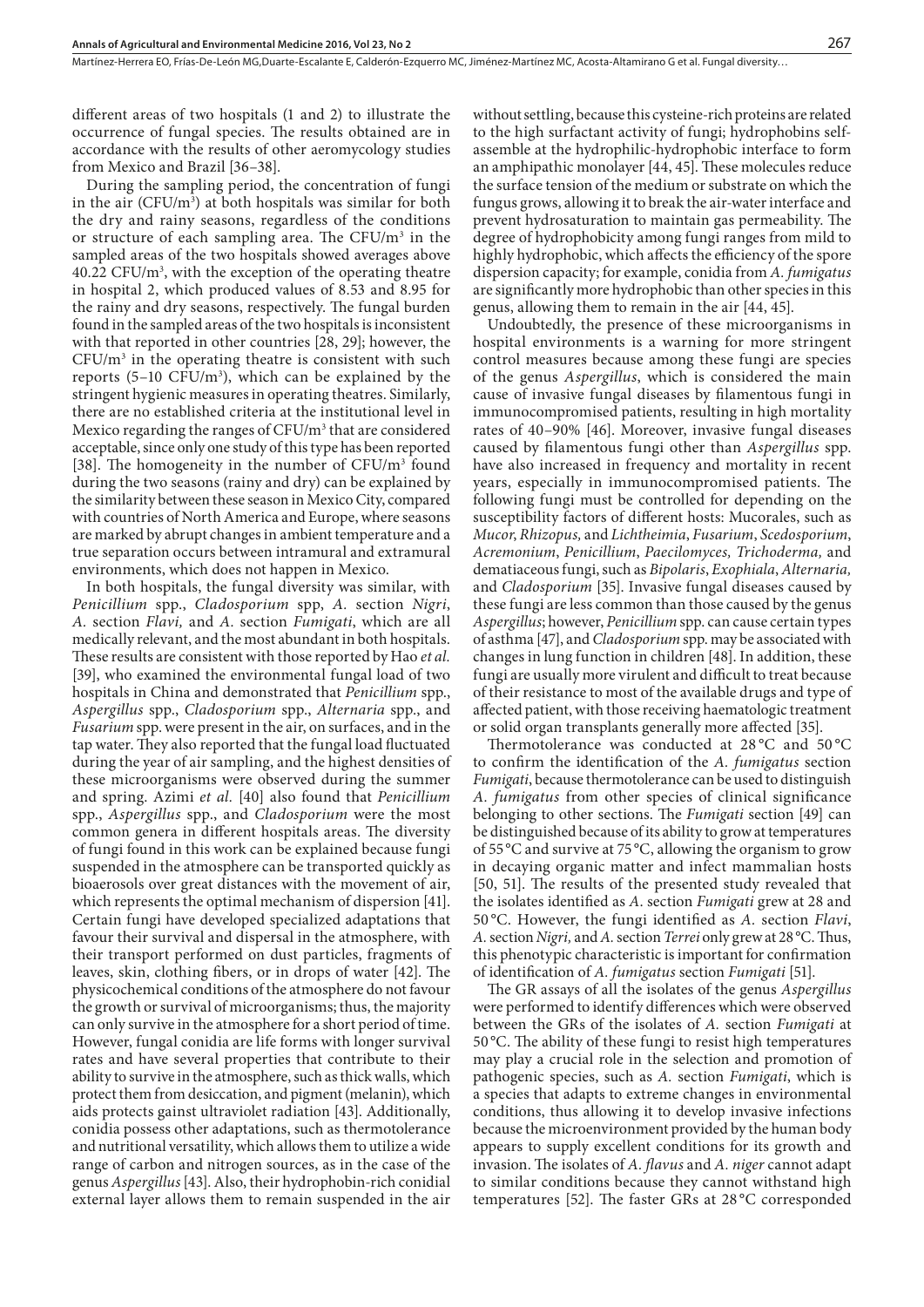to isolates of *A.* section *Nigri*, followed by *A.* section *Flavi*, *A.* section *Fumigati,* and *A.* section *Terrei* from both hospitals. This result was consistent with that of Marin *et al.* [53], who observed that the growth of conidia occurs more rapidly in *A.* section *Nigri* at temperatures between 28–30°C. However, despite the abundance and high GR of *A.* section *Nigri*, it is less thermotolerant than *A.* section *Fumigati* because its optimal growth temperature is 30°C. Thus, it is difficult for *A.* section *Nigri* to germinate at 37 °C, which is the temperature of the human body. Perhaps this is a determining factor for why the nosocomial cases of aspergillosis are primarily caused by *A. fumigatus* and not *A. niger*.

The isolation of *A.* section *Terrei* reinforces the findings of Rüping et al. [54] who reported its presence in hospital environments, suggesting that its incidence has increased in cases of IA.

### **CONCLUSIONS**

The airborne fungi in both hospitals was similar, highlighting *Aspergillus* section *Fumigati*, the filamentous fungus responsible for invasive aspergillosis worldwide. The current study presents one of the first to be performed in Mexico for evidence of airborne fungi in nosocomial environments. Furthermore, the isolation, identification and characterization of airborne fungi in hospital environments is a key task, because most of these fungi have the potential to be pathogenic, particularly for patients in intensive care and haematology units. Additionally, the presence of the genus *Aspergillus* within hospital environments should be monitored in areas that house immunosuppressed patients susceptible to exposure to this pathogen. These findings support the necessity to develop stricter safety protocols that would substantially reduce morbidity and mortality in patients and high hospital costs.

#### **Acknowledgements**

The study was supported by PAPIIT-DGAPA (IN219212), UNAM, as a part of the PhD thesis of Erick Obed Martínez-Herrera, a student of the Doctorado en Ciencias Biológicas y de la Salud at the Universidad Autónoma Metropolitana and the scholarship of the Consejo Nacional de Ciencia y Tecnología-Mexico (CONACyT–Mexico, Reference Number-554689). The authors thank César Guerrero Guerra for their technical advice.

#### **Author´s Contributions**

Erick Obed Martínez-Herrera, María Guadalupe Frías-De-León and Esperanza Duarte-Escalante conducted all the experiments. María del Carmen Calderón-Ezquerro, María del Carmen Jiménez-Martínez and Gustavo Acosta-Altamirano, conducted the sampling procedures in the two hospitals. Erick Obed Martínez-Herrera, Facundo Rivera-Becerriland Conchita Toriello conducted statistical analysis, and Facundo Rivera-Becerriland Conchita Toriello provided a critical review of the manuscript. María del Rocío Reyes-Montes was involved in the study design, analysis and interpretation of results and drafted the manuscript. María Guadalupe Frías-De-León and Esperanza Duarte-Escalante contributed to data interpretation and improvement of the manuscript. All of the authors read and approved the final version of the manuscript.

#### **REFERENCES**

- 1. Fernstrom A, Goldblatt M. Aerobiology and its role in the transmission of infectious diseases. J Pathol. 2013; 2013: 1-C13.
- 2. Durugbo EU, Kajero AO, Omoregie EI, Oyejide NE. A survey of outdoor and indoor airborne fungal spora in the Redemption City, Ogun State, south-western Nigeria. Aerobiologia. 2013; 29(2): 201–216.
- 3. Menezes EA, Trindade ECP, Costa MM, Freire CCF, Cavalcante MS, Cunha F. Airborne fungi isolated from Fortaleza City, State of Ceara, Brazil. Rev Inst Med Trop Sao Paulo. 2004; 46(3): 133–137.
- 4. Kasprzyk I. Aeromycology main research fields of interest during the last 25 years. Ann Agric Environ Med. 2008; 15(1): 1–7.
- 5. Srikanth P, Sudharsanam S, Steinberg R. Bio-aerosols in indoor environment: Composition, health effects and analysis. Indian J Med Microbiol. 2008; 26(4): 302–312.
- 6. Sen B, Asan A. Fungal flora in indoor and outdoor air of different residential houses in Tekirdag City (Turkey): seasonal distribution and relationship with climatic factors. Environ Monit Assess. 2009; 151(1–4): 209–219.
- 7. Simon-Nobbe B, Denk U, Pöll V, Rid R, Breitenbach M. The spectrum of fungal allergy. Int Arch Allergy Immunol. 2008; 145(1): 58–86.
- 8. Hedayati MT, Mayahi S, Aghili R, Goharimoghadam K. Airborne fungi in indoor and outdoor of asthmatic patients' home, living in the city of Sari. Iran J Allergy Asthma Immunol. 2005; 4(4): 189–191.
- 9. Lentino JR, Rosenkranz MA, Michaels JA, Kurup VP, Rose HD, Rytel MW. Nosocomial aspergillosis: a retrospective review of airborne disease secondary to road construction and contaminated air conditioners. Am J Epidemiol. 1982; 116(3): 430–437.
- 10. [Vonberg](http://www.ncbi.nlm.nih.gov/pubmed?term=Vonberg RP%5BAuthor%5D&cauthor=true&cauthor_uid=16713019) RP, [Gastmeier P. N](http://www.ncbi.nlm.nih.gov/pubmed?term=Gastmeier P%5BAuthor%5D&cauthor=true&cauthor_uid=16713019)osocomial aspergillosis in outbreak settings. J Hosp Infect. 2006; 63(3): 246–254.
- 11. Sepahvand A, Shams-Ghahfarokhi M, Allameh A, Razzaghi-Abyaneh M. Diversity and distribution patterns of airborne microfungi in indoor and outdoor hospital environments in Khorramabad, Southwest Iran. Jundishapur J Microbiol. 2013; 6(2): 86–192.
- 12. Guarro J. Taxonomía y biología de los hongos causantes de infección en humanos. Enferm Infecc Microbiol Clin. 2012; 30(1): 33–39.
- 13. de Ana SG, Torres-Rodríguez JM, Ramírez EA, García SM, Belmonte-Soler J. Seasonal distribution of *Alternaria*, *Aspergillus*, *Cladosporium* and *Penicillium* species isolated in homes of fungal allergic patients. J Investig Allergol Clin Immunol. 2006; 16(6): 357–363.
- 14. Mobin M, do Amparo Salmito M. Fungus microbiota in air conditioners in intensive care units in Teresina, Piauí. Rev Soc Bras Med Trop. 2006; 39(6): 556–559.
- 15. Cárdenas MX, Cortes JA, Parra CM. *Aspergillus* spp. in risk areas of transplant patients in a university hospital. Rev Iberoam Micol. 2008; 25(4): 232–236.
- 16. Eames I, Tang JW, Li Y, Wilson P. Airborne transmission of disease in hospitals. J R Soc Interface. 2009; 6(Suppl 6): S697–S702.
- 17. Kim KY, Kim YS, Kim D. Distribution characteristics of airborne bacteria and fungi in the general hospitals of Korea. Ind Health. 2010; 48(2): 236–243.
- 18. Augustowska M, Dutkiewicz J. Variability of airborne microflora in a hospital ward within a period of one year. Ann Agric Environ Med. 2006; 13(1): 99–106.
- 19. Perdelli F, Cristina ML, Spagnolo AM, Dallera M, Ottria G, Lombardi R, Grimaldi M, Orlando P. Fungal contamination in hospital environments. Infect Control Hosp Epidemiol. 2006; 27(1): 44–47.
- 20. Faure O, Fricker-Hidalgo H, Lebeau B, Mallaret MR, Ambroise-Thomas P, Grillot R. Eight-year surveillance of environmental fungal contamination in hospital operating rooms and haematological units. J Hosp Infect. 2002; 50(2): 155–160.
- 21. Fox BC, Chamberlin L, Kulich P, Rae EJ, Webster LR. Heavy contamination of operating room air by *Penicillium* species: Identification of the source and attempts at decontamination. Am J Infect Control. 1990; 18(5): 300–306.
- 22. Panagopoulou P, Filioti J, Farmaki E, Maloukou A, Roilides E. Filamentous fungi in a tertiary care hospital: environmental surveillance and susceptibility to antifungal drugs. Infect Control Hosp Epidemiol. 2007; 28(1): 60–67.
- 23. Clark TA, Hajjeh RA. Recent trends in the epidemiology of invasive mycoses*.* Curr Opin Infect Dis. 2002; 15(6): 569–574.
- 24. Denning DW. Invasive aspergillosis. Clin Infect Dis. 1998; 26(4):781–803.
- 25. Martino R, Subira M. Invasive fungal infections in hematology: new trends. Ann Hematol. 2002; 81(5): 233–243.
- 26. Marr KA, Carter RA, Crippa F, Wald A, Corey L. Epidemiology and outcome of mould infections in hematopoietic stem cell transplant recipients. Clin Infect Dis. 2002; 34(1): 909–917.